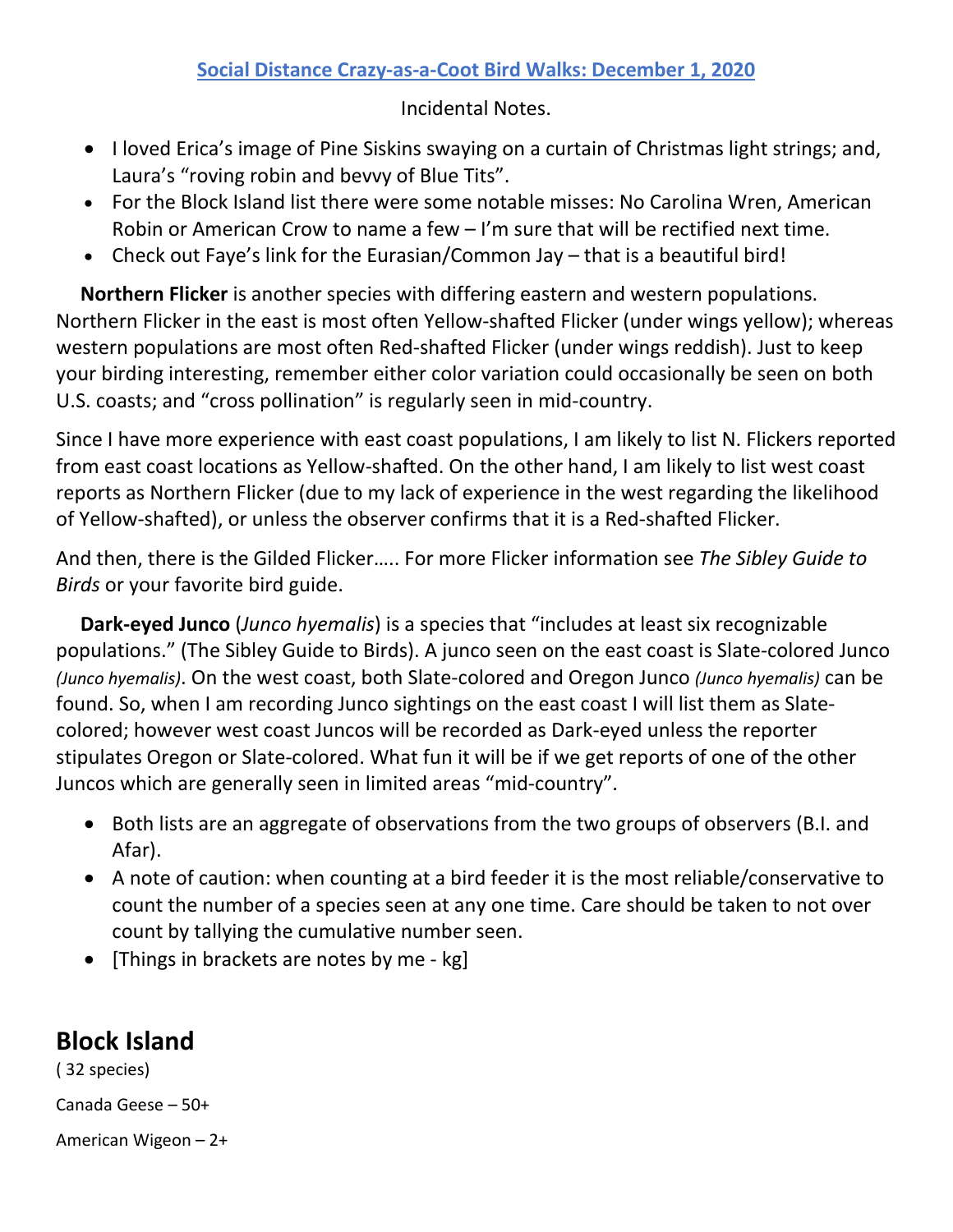Mallard – 42 Common Eider – 14 Common Goldeneye – 20 Merganser sp. – 6 Red-breasted Merganser – 50+ Hooded Merganser – 20+ Ruddy Duck – 50+ Ring-necked Pheasant – 2 Loon  $sp. - 2$ Great Egret  $-1$ Sanderling – 60+ Northern Harrier – 4 Sharp-shinned Hawk – 1 Herring Gull - 10 Great Black-backed Gull – 10 Gull sp.  $-50+$ Mourning Dove – 23 Belted-Kingfisher – 1 Downy Woodpecker – 1 Northern Flicker – 1 Blue Jay  $-4$ Black-capped Chickadee – 7 Red-breasted Nuthatch – 1 European Startling – 10+ Song Sparrow – 1 White-throated Sparrow – 2 Northern Cardinal – 3 Baltimore Oriole – 1 House Finch – 15 American Goldfinch – 3 Evening Grosbeak – 1 House Sparrow – 3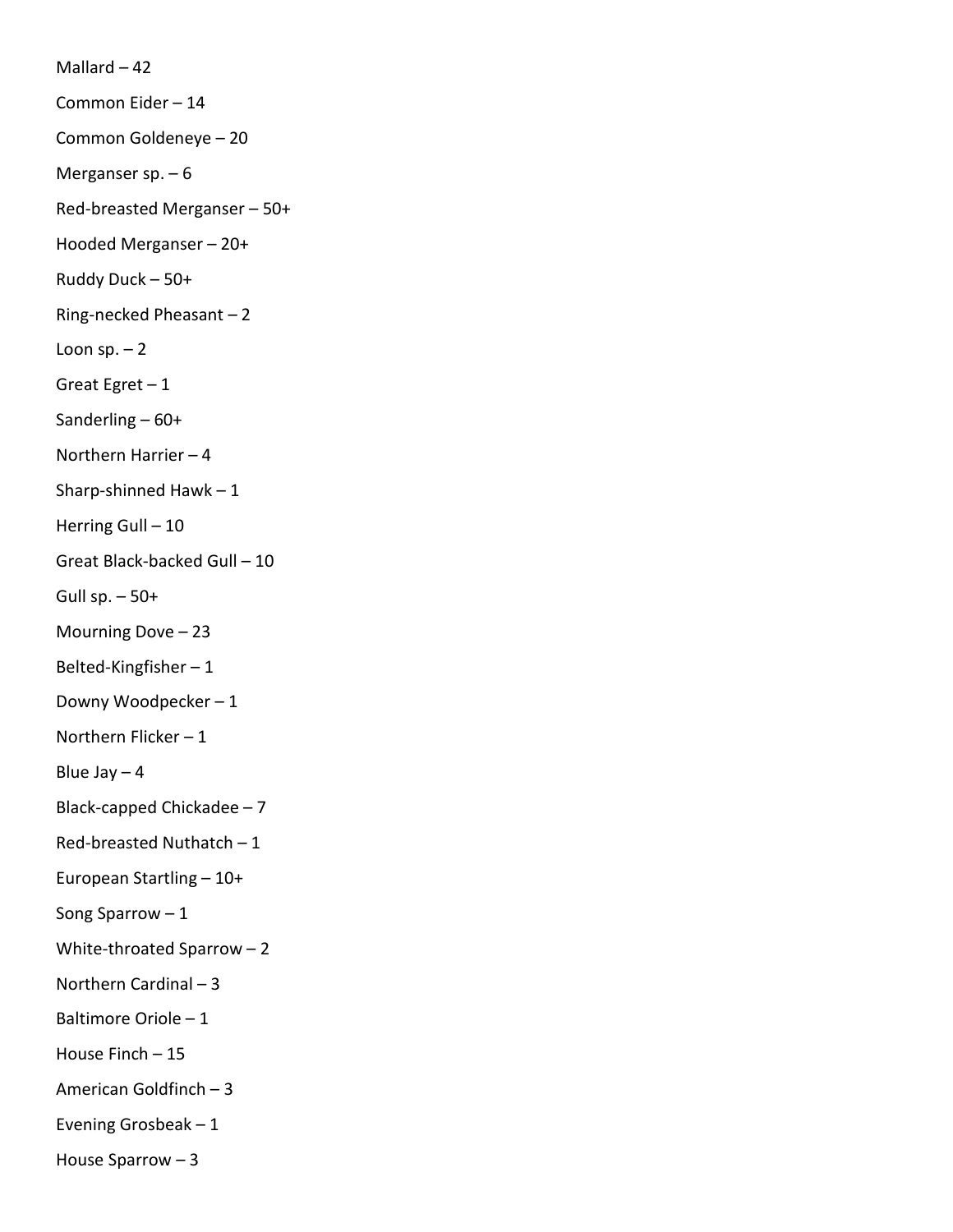**From Afar** Narragansett, RI; Tiverton, RI; Surry, NH; Croton-on-Hudson, NY; Pleasant Hill & Roseberg, OR; Seattle, WA; Sedbergh, England; Drangedal, Norway (49 species)

Canada Goose – 10+ Trumpeter Swan – 2 Wood Duck – 2 American Wigeon – 100+ Mallard – 11 Bufflehead – 10 Hooded Merganser – 15+ Double-crested Cormorant – 3 Great Blue Heron – 1 Turkey Vulture – 1 Northern Harrier – 1 Red-tailed Hawk – 1 Herring Gull - 10 Rock Dove – 10 Anna's Hummingbird – 1 Acorn Woodpecker – 1 Red-bellied Woodpecker – 8 Downy Woodpecker – 2 Hairy Woodpecker – 1 Northern Flicker – 6 Yellow-shafted/Northern Flicker – 1 Blue Jay - 5 Steller's Jay – 4 California Scrub-jay – 1 \*Eurasian Jay – 5 \*Magpie – 10 American Crow – 51+  $*$ Raven – 1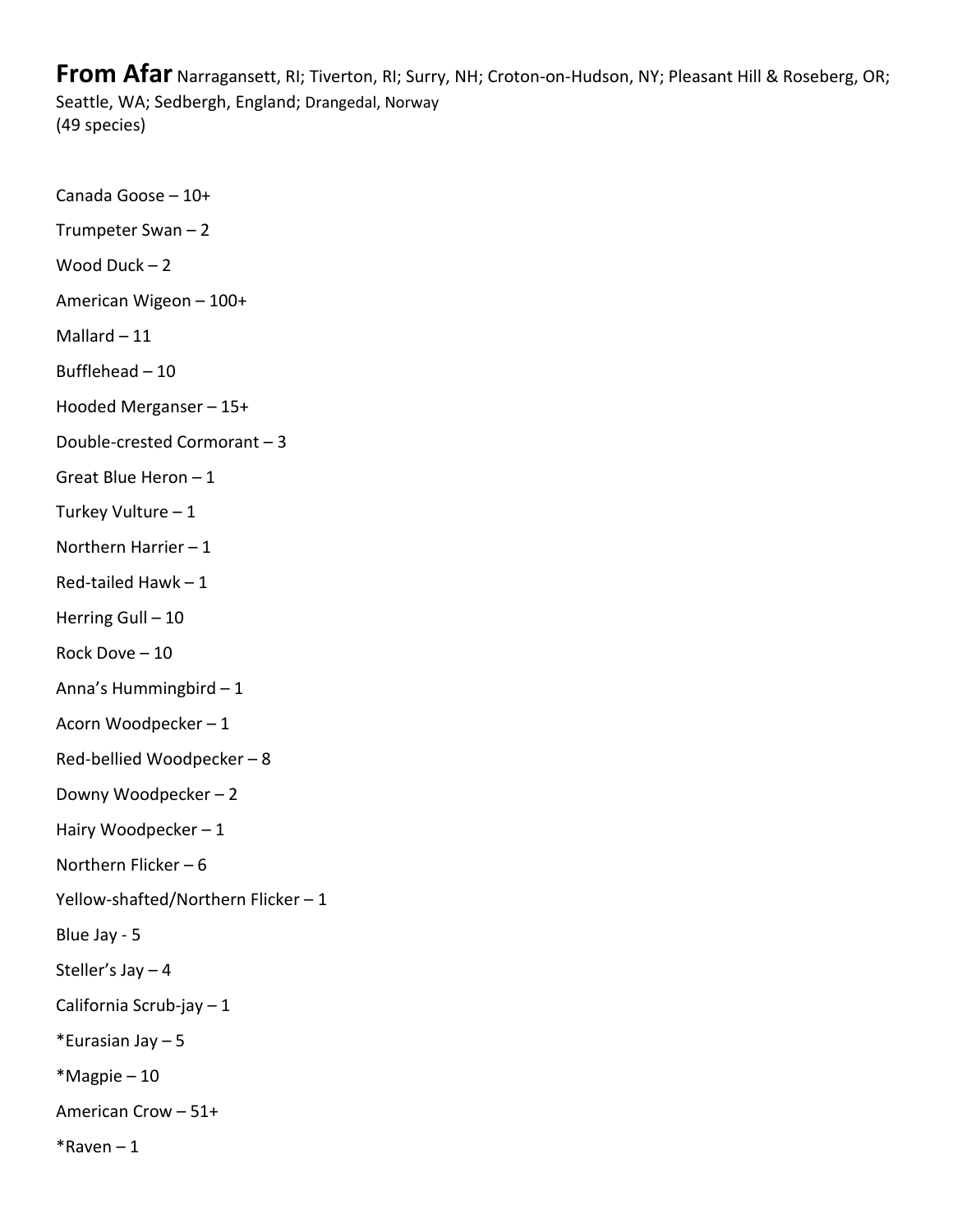Black-capped Chickadee – 31+ \*Great Tit – 25 \*Willow Tit  $-4$  $*$ Coal Tit  $-2$  $*$ Blue Tit – 8+ Tufted Titmouse – 15 White-breasted Nuthatch – 4 Carolina Wren – 3 Golden-crowned Kinglet – 1 Ruby-crowned Kinglet – 2 Eastern Bluebird – 16+ American Robin – 18  $*$ Robin – 1 European Starling – 24 Spotted Towhee – 3 Savannah Sparrow – 1 Song Sparrow – 3 Slate-colored Junco  $-12$  / Dark-eyed Junco  $-10$  / Oregon Junco  $-5$ Northern Cardinal – 3 House Finch  $-1$ Pine Siskin – 19 American Goldfinch – 6 House Sparrow – 8

**Cathy Joyce & Nigel Grindley -** Here is our bird list from yesterday, around our backyard feeders. Fairly low numbers, probably because we were away for a few days and it takes the birds a while to realize that their fast-food restaurant is back up and running! B-C Chickadee: 4, Blue Jay: 2, House Finch: 4, Goldfinch: 3, Mourning Dove: 6, House Sparrow: 3 This morning [12/2] we had a sharp-shinned hawk perched on a branch for a long while, but he has just flown away (empty-handed). Hope you had a good Thanksgiving! Cheers, Cathy & Nigel

**Corrie Heinz** – 6:45am Beach Ave bridge GREG, BEKI; 7:30 Sachem, 20 + hooded merganser, 50 + ruddy ducks, 50 + mergansers (I forgot about the difference bc RB and Common) [listed as Red-breasted Merg., Common Merg. Are uncommon and usually seen as solo/single digit. -kg], 2 AMWI (male / female ), 20 + COGE [COGO]; Cow Cove: 9 COEI male / female / immature (Big waves); North Pt Sanderlings 60 +/-; BIMI: 6 mergansers (sp?), 1 loon (sp?); Cormorant Cove: 5 COEI, 1 loon (sp? ); Heinz Field/ Farm: 22 Mallards/11 pairs, 50 + CAGO [CANG], 50 + gulls (sp? I forgot to write down), 1 NOHA. It was a fun morning. I need to remember to write everything down bc I do forget. All over - HEGU, GBBG, MODO, EUST ["All over" was recorded as 10 per species. -kg]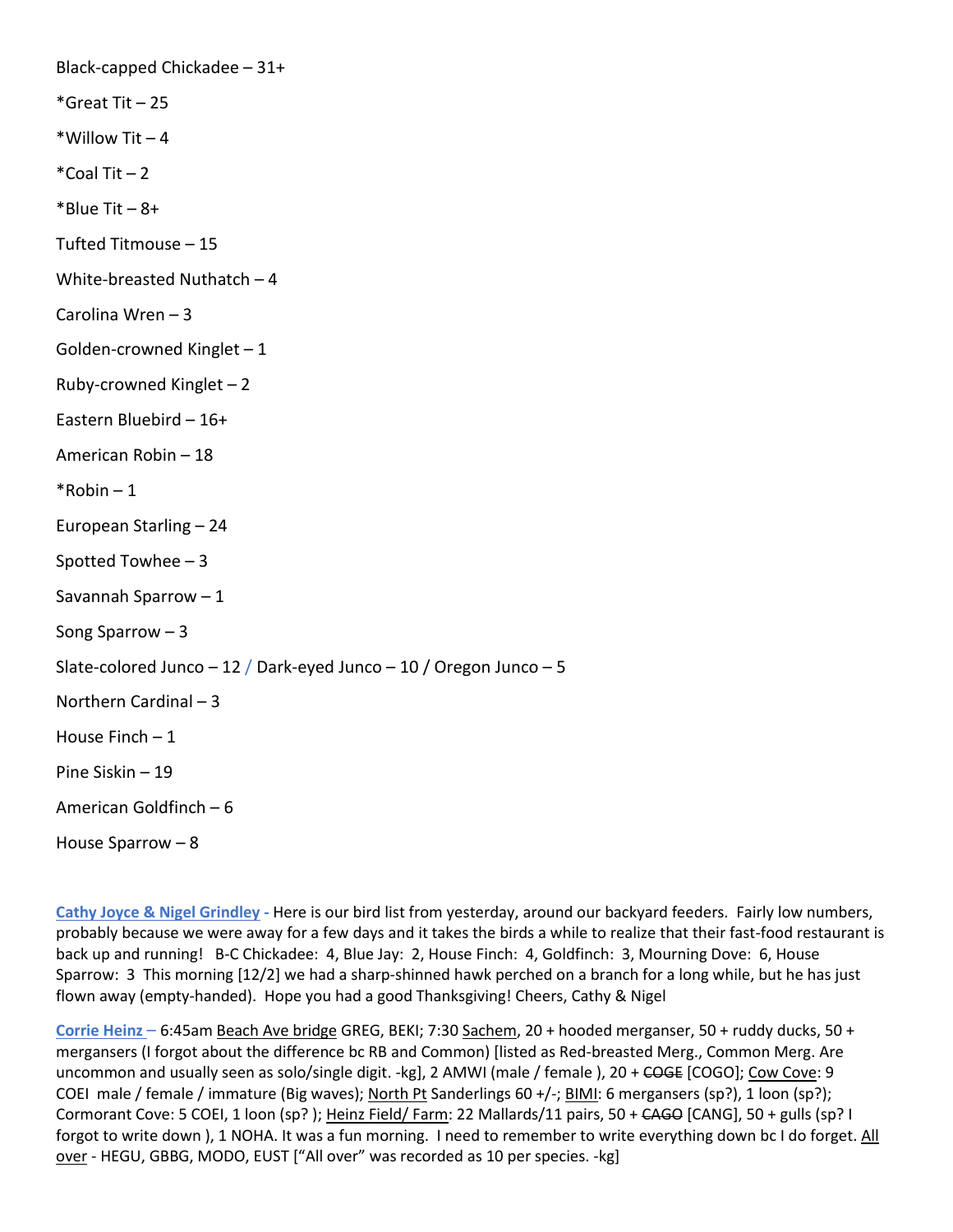**Curt Milton** Seattle, WA Good afternoon from sunny Seattle! It's a gorgeous day here with temps in the upper 40s and hardly a cloud in sight.

 I'll mention the rare Seattle sighting of a snowy owl that has been exciting local birders for a couple of weeks now. From what I'm seeing online, I think it is still here, hanging out on rooftops in the city's Queen Anne neighborhood. I went to see it twice last week and it truly is a magnificent bird. Didn't go today so I'm not officially counting it … but wanted to mention it.  $\left(\frac{L}{L}\right)$ 

 I returned to the Union Bay Natural Area today (which I learned used to be a garbage dump) and it was a fruitful visit. The bay was jammed with waterfowl. Here is my list: Crows: numerous, including a huge, squawking flock of 50 or more in a single tree (going to post a video on Facebook), Hooded merganser: (numerous … 10+), Bufflehead … numerous, Trumpeter swan: 2, Canada geese: numerous, Northern flicker: 2, Pine siskin: 6-8 … hard to get an exact count, Anna's hummingbird, Ruby-crowned kinglet, Double-crested cormorant: 2, American wigeon: huge flock, maybe 100 or more, photo below … which includes other species, Black-capped chickadees: numerous, Mallard: numerous, Rock pigeon: numerous. What fun! Thanks as always for making this happen …

**Erica Anderson** – Pleasant Hill, OR. Hi Kim, Beautiful sparrow! So glad you got one more bird....

My report: Today was foggy and cold. It was supposed to clear up but never did. Took a walk in the park in the morning where American Robins and Northern Flickers were feeding in the grass but didn't see much else, too foggy. Most of the birding was at the feeders in my front and back yards. In the front I have up some christmas lights that are "curtain" lights, which means they have 5' strings hanging down from the roof. They are next to the feeder and the birds love to perch on the string while waiting to get into the feeder. Today it was all about the Pine Siskins as they seemed to have arrived in a great flock and mobbed the feeders on and off all day long. Spotted Towhee 2, Black Capped Chickadee 4, Dark-eyed Junco (Oregon) 5, Pine Siskin 12, Song Sparrow 4, White Breasted Nuthatch 1, Stellar Jay 2, Northern Flicker 4, American Robin 7.

**Faye Benedict** – Drangedal,Norway. Greetings Kim and Coots! My bird watch today at the icy bird feeder yielded the usual large number of tits (ca. 4 granmeis - Willow tit, and 25 kjøttmeis - *Parus major*, can't find English name right now. [Great Tit. -kg] Plus sighting of one raven and many (ca. 10) magpies. My "bird of the half month" is the Eurasian Jay [Also Jay or Common Jay. -kg] (nøtteskrike in Norwegian). 5 of them were here today, and they have been regular visitors to my bird feeder and apple trees recently. See map. It is very pretty considering that it is in the crow family. As its name, Garrulus glandarius, suggests, it is also noisy. The blue and buff coloration is beautiful and striking, but they are a little intense-looking and tend to be piggy, which reduces their charm. best from Faye. <https://www.birdid.no/bird/eBook.php?specieID=1542>

**Gail & Shorty Cahill –** Bird Walk December 1st. Marsh Hawk Corn Neck just beyond town beach over by salt pond (while out and about driving) 20 or so pairs Mallards on sachem pond (same ride, this is what we could identify! there were many more species)**.** Home in our yard**:** Marsh Hawk**,** 1 Chickadee**,** 1 Common [Northern] Flicker**.** Not to exciting of a list but at least we remembered it was Tuesday! Dec. 2: We were excited to see on sachem pond today ducks that we had no idea what they were. We looked up tonight and they were American wigeon. New to us!

**Heather Hatfield** – Back yard feeder, Old Town Road: Song Sparrow 1, White-throat 2, BC Chickadee 2, House Finch 11, Cardinal 3, Blue Jay 2, Mourning Dove 7, RB Nuthatch 1, Downy Woodpecker 1. At VR (Dorries Cove Rd.): Northern Harrier 1, Pheasant 2. Added bonuses this week, Female **Evening Grosbeak** on Saturday (12/5) and Sunday 912/6) and a **Baltimore Oriole** today!

**Kim Gaffett** – In Narragansett: Red-bellied Woodpecker 3, Herring Gull, 5+, Robin 1, Chickadee 1, White-br Nuthatch 1, Blue Jay 2, House sparrow 8, House Finch, Amer. Goldfinch 4

**Laura Rosenzweig** – Report #1 mid-morning — a solitary roving robin; a bevvy of blue tits (at least 8) and a couple of coal tits. If I see anything else today I'll report back later : )

**Lauren Miller-Donnelly** – Last Thursday (12/3) I headed to Pardon Gray Reserve in Tiverton. I had picked up a poster of birds of Weetamoo Woods recently and was interested in getting there. *PGR abuts WW*. The first bird I saw was a Northern Harrier sitting on a bird box adjacent to the overgrown field patch in the center of the property. Then I flushed up a Savannah Sparrow nestled in the grasses on my way through the fields into the forest. Once in the forest I came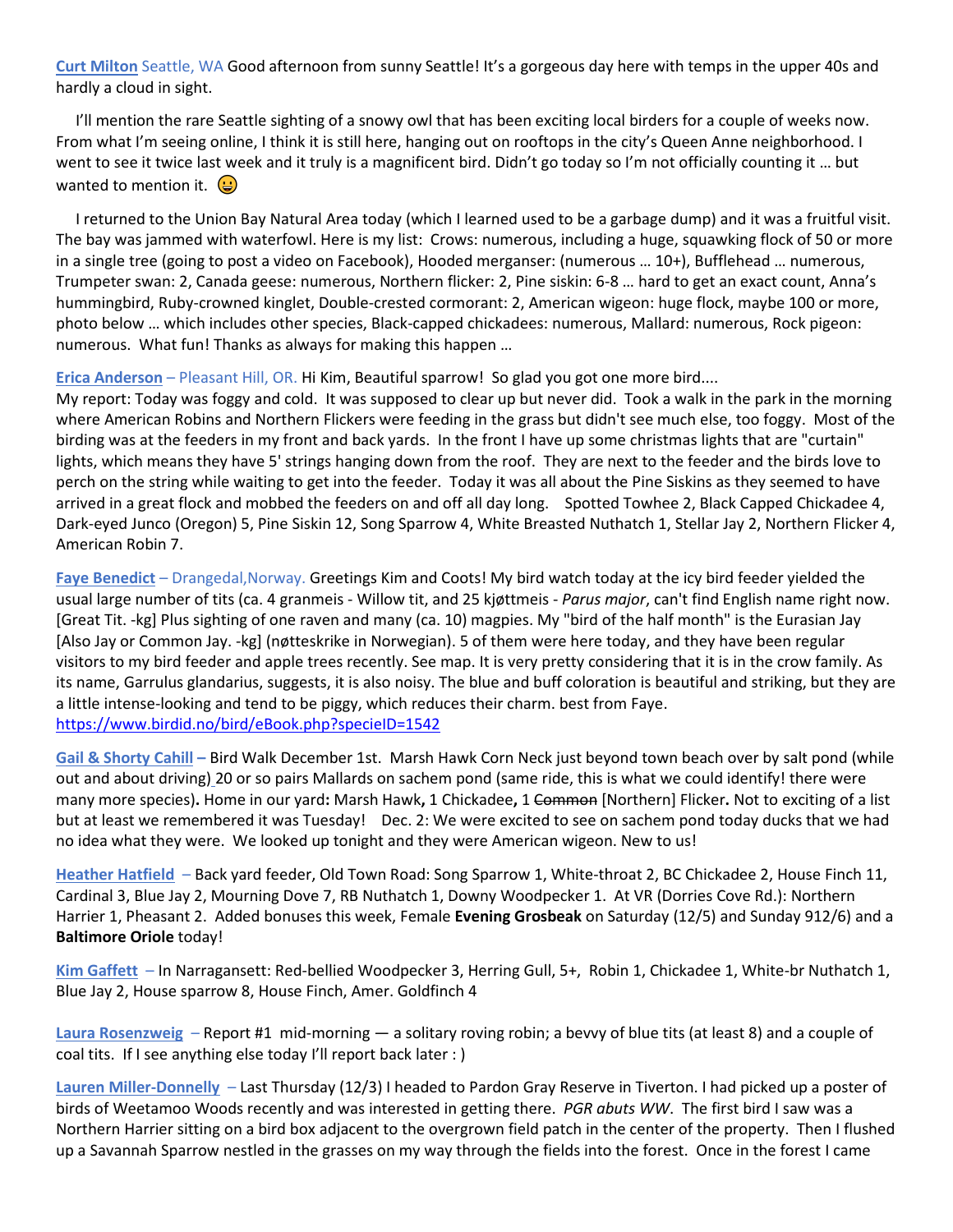upon a "**dissimulation**" of titmice mixed with chickadees, nuthatches and blue jays. That group of birds was very active even popping into the trail foraging off the ground. Here is my list:

| <b>Herring Gull</b>            | 5              |
|--------------------------------|----------------|
| Northern Harrier               | 1              |
| Red-bellied Woodpecker         | 4              |
| Downy Woodpecker               | $\mathbf{1}$   |
| Blue Jay                       | 2              |
| <b>American Crow</b>           | 1              |
| <b>Black-capped Chickadee</b>  | $\overline{2}$ |
| <b>Tufted Titmouse</b>         | 9              |
| Golden-crowned Kinglet         | 1              |
| <b>White-breasted Nuthatch</b> | 1              |
| Carolina Wren                  | 3              |
| <b>European Starling</b>       | 4              |
| <b>Eastern Bluebird</b>        | 8              |
| White-throated Sparrow         | 8              |
| Savannah Sparrow               | 1              |
| <b>Song Sparrow</b>            | 3              |
| Northern Cardinal              | $\overline{2}$ |

**Megan & Ann McClellan**– Croton-on-Hudson, NY, Our lunchtime observation: 11 Chickadees, 1 Red Tailed Hawk, 1 Turkey Vulture, 11 Juncos (not sure what kind), 1 Cardinal (photo below). All from either bird feeder or flying over our backyard (vulture/hawk).

**Penny Lapham** – A cold, gray day with an air stagnation advisory. A walk around the house to see the winter birds on the trees and the river. Northern Flicker Yellow-Shafted – 1, Steller's Jay – 2, Spotted Towhee – 1, California scrub-jay 1, Mallard – 1, Hooded Merganser – 5, Wood Duck – 2, Great Blue Heron – 1, Double-crested Cormorant – 1, Rubycrowned Kinglet – 1, Robin – 10, Dark-eyed Junco – 10, White-breasted Nuthatch – 1, Black-capped Chickadee – 1, Acorn Woodpecker – 1, European Starling – 20.

**Stephanie Baute** – Hi Kim today it is a calm after the storm. This is a snapshot of what was at my feeder and on the roof and shrubs around the feeder at 11 o'clock am. I watched for 5 minutes – 6 titmice, 8 bluebirds, 1 downy woodpecker, 1 hairy woodpecker, 1 junco, 1 blue jay, 1 male red bellied woodpecker, 2 goldfinch, 2 chickadees. I have three bluebird feeders with mealworms, 2 suet feeders, 2 feeders with sunflower kernels. Thanks. Your write ups are great. I love reading about what others are seeing. It is about 58 degrees with darkening skies.